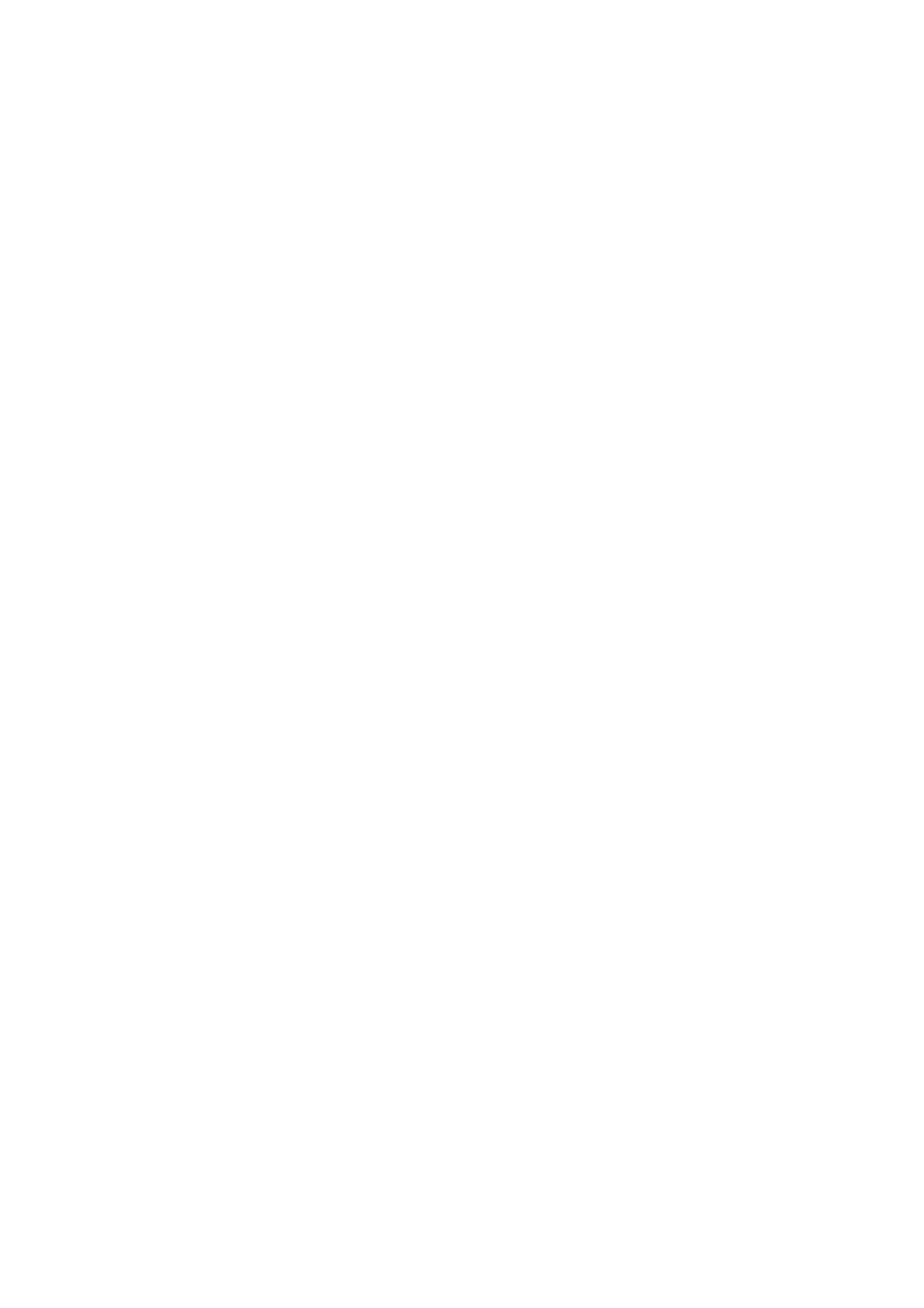DAVID JOSEPH FLEMING, S.M. Superior General of the Society of Mary, Missionary Apostolic, to all his fellow Marianists throughout the world.

## **CONVOCATION OF THE GENERAL CHAPTER OF 2001**

Dear Brothers,

By this Circular, in accordance with article 94 of our *Rule of Life*, I convoke the Thirty-Second General Chapter of the Society of Mary, the first of the new millennium, to take place eighteen months from now. The Chapter will be held in Rome at Villa Aurelia (Generalate of the Fathers of the Sacred Heart of Jesus - Dehonians), beginning on the afternoon of Sunday, July 8, 2001. We expect that the Chapter will conclude on Sunday, July 29, 2001.

The *Rule of Life* reminds us that "the General Chapter... is the highest authority of the Society. It determines policies and objectives for the entire Society and elects the Superior General and the members of the General Council. Its purpose is to ensure fidelity to the spirit of our foundation, as well as continuing adaptation to the needs of each age"(art. 93). It has both legislative and evaluative functions, which are detailed in arts. 7.19 and 7.20. Every General Chapter is, in God's Providence, a moment of special grace for each member of the Society, each community and Unit.

I invite all of you to begin already now reflecting, as individuals and in community, on topics and themes that you feel are important for the work of the Chapter of 2001. The Chapter will be another step in the process of grace and revitalization to which the Lord is inviting us. We will be celebrating this Chapter a short time after the beatification of our Founder, with a heightened consciousness of his holiness, his charism, and the gift which he offers to the whole Church. We seem to be living at a pivotal moment in our life as a Society, characterized by challenge and hope, fragility, humiliation, far-reaching transformations, a frequent sense of loss and sacrifice, and at the same time a number of promising new beginnings.

Sometimes with our conscious collaboration, sometimes despite our resistance, a new kind of Marianist life is taking shape. In recent years our General Chapters and other groups leading the Society have stressed various dimensions of this necessary transformation:

- the growth of the Marianist Family, and a close sharing among all the branches,
- spiritual renewal and corporate restructuring,
- a renewal of prayer in the Marianist spirit,
- new models of community life,
- new styles of ministry and a new urgency about mission,
- a new approach to our historic mission of education,
- partnership with laypeople,
- solidarity with the poor and with peace-makers,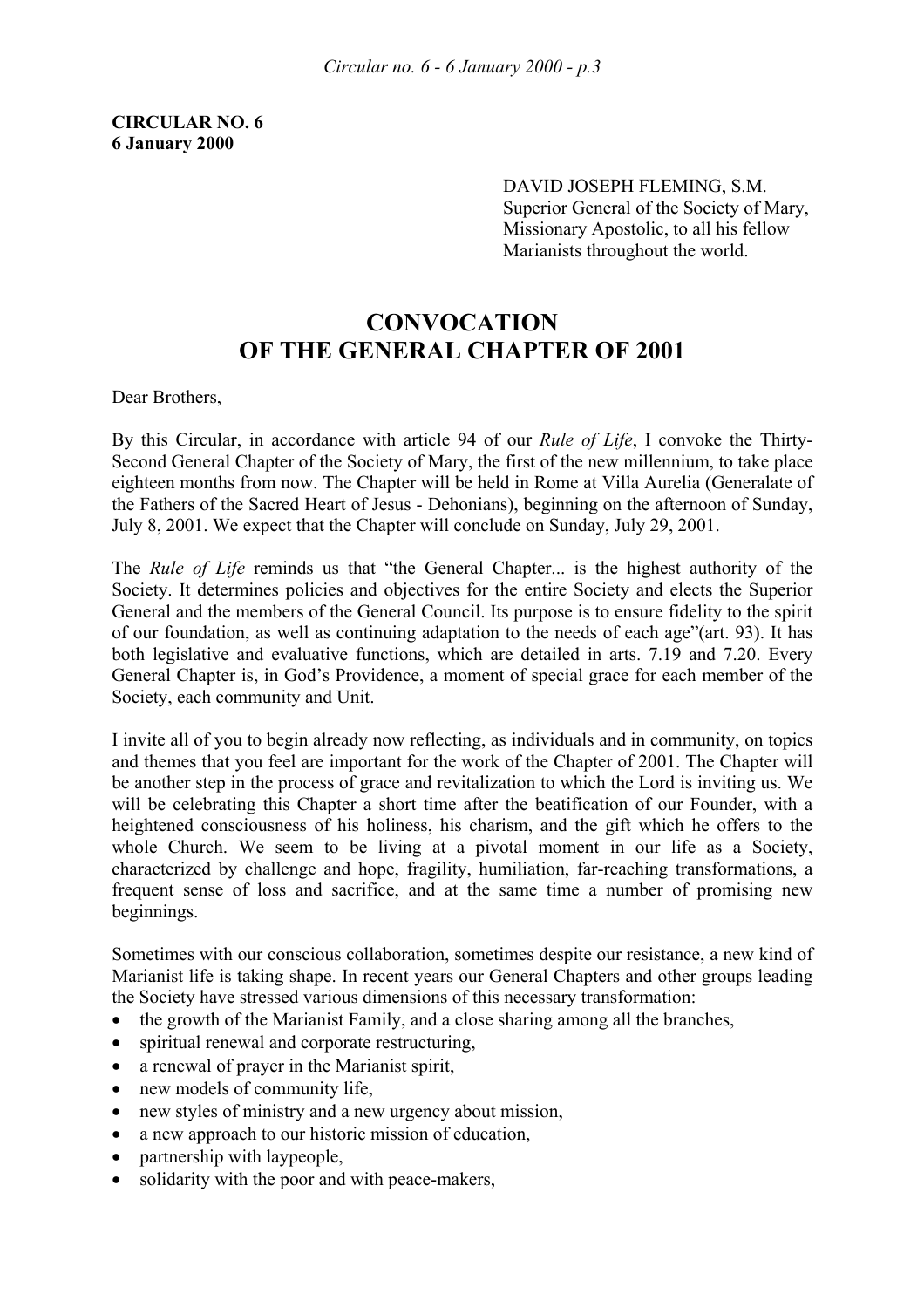#### *Circular no. 6 - 6 January 2000 - p.4*

- an incarnational stance in a greater variety of cultures,
- a new proposal of the Marianist religious vocation to the people of our time.

These elements remain essential and basic for us.

I hope that the coming General Chapter will be in continuity with those of the recent past, but will not simply repeat these themes. I hope it can come to a cogent analysis of contemporary challenges, a clear-sighted focus for our corporate mission, and a specific Action Plan for the Society, in particular for the General Administration, during the five years immediately ahead.

A good overarching perspective for the Chapter is provided by the phrase highlighted in *Vita Consecrata* no. 37, "Creative Fidelity." In this time marked by the beatification of our Founder, and by the Great Jubilee of the Year 2000, we are invited to such "creative fidelity," marrying the wealth of our heritage with the courage to make the changes required by the times in which we live, the new difficulties and opportunities we face.

Attached to this Circular is an Appendix with information about Chapter membership, elections, and deadlines for each ballot. In April of this year, we will publish the complete list of members of the General Chapter.

The Chapter of 1996, in approving Proposition 44, called for a new method of forming the Preparatory Commission, asking for more involvement of the General Administration, calling for an early start in preparing for the Chapter, and seeking a balance between the work of elected delegates and the insights of the members of the General Administration and other men who have an extensive experience of Chapters.

The nucleus of a Preparatory Commission has already begun its work, meeting at our General Administration from December 28-30, 1999. Luis Casalá (Argentina) and James Fitz (Cincinnati), both men with much experience in General Chapters, generously agreed to serve the Society to begin the work of preparation, together with José María Arnaiz (liaison with the General Administration) and Frank Morrisey, O.M.I. (facilitator). In the coming spring, once the Chapter elections have been completed, two additional members will be chosen by the elected delegates for this Preparatory Commission.

This Preparatory Commission will very soon be sending you some materials to begin the process of reflection that will specify a theme and focus for the Chapter. The Commission will invite recommendations and reflections from each community and each Unit of the Society. Your contribution will help us as an entire Society to discern the next steps in the path the Lord wants us to take.

I urge you to enter wholeheartedly and prayerfully into the period of preparation for the Chapter. Please pray for the guidance of the Holy Spirit and the faithful presence of Mary in all aspects of the Chapter's work. I invite you to meditate on articles 7.8 and 7.18 of the *Rule of Life*, which stress that such prayerful and dialogic union of mind and heart is an important way of being faithful to our own vocation as members of the Society of Mary.

Fraternally,

 David Joseph Fleming, S.M. Superior General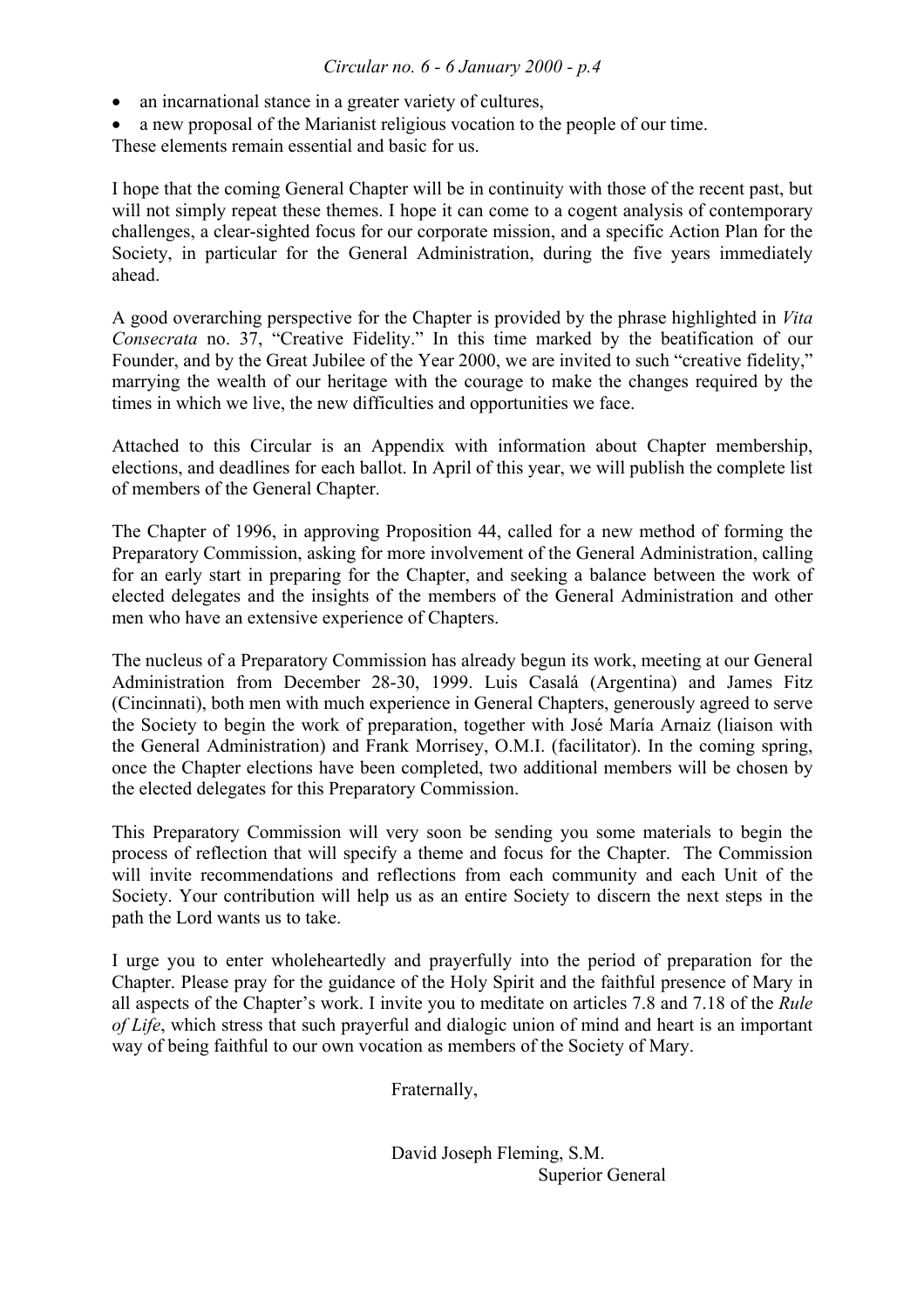#### **APPENDIX : INSTRUCTIONS FOR THE PREPARATION OF THE GENERAL CHAPTER OF 2001**

#### **A. MEMBERS OF THE GENERAL CHAPTER:**

#### **1. Guidelines of the Rule of Life:**

"The General Chapter is composed of the Superior General, the members of the General Council, members by right, and elected members from each Province. The number of elected members must be greater than that of members by right" (art. 95).

"Each Region has one elected delegate" (art. 7.23).

"The General Chapter makes the following decision to amend the *Rule of Life* 7.22 to read as follows:

*7.22 Each Province elects delegates according to the following norms:* 

 *a) There is an equal number of priest and lay delegates.* 

 *b) Provinces having 100 members or less elect two delegates.* 

 *c) Provinces having between 101 and 250 members elect four delegates.* 

*d) For each additional 150 members, or fraction of that number, a Province elects two additional delegates.*" (*Partners in Hope*, no 38, p. 20)

Paragraph 38 of *Partners in Hope*, decreed by the General Chapter of 1996, amends art. 7.22 and interprets art. 95. These provisions have been approved for the General Chapter of 2001 by the Sacred Congregation for Institutes of Consecrated Life and Societies of Apostolic Life.

It is to be noted that the last General Chapter thus intentionally eliminated the former provision that Provincials and Assistant-Provincials are members by right. They will not be delegates to the General Chapter of 2001 unless they are elected. Only the four members of the General Council will be members by right.

The total number of Capitulants, therefore, will be 45.

#### **2. Ballotings for Elected Members of the General Chapter of 2001:** (Rule of Life, art. 96, 7.65).

In each Province and Region of the Society of Mary, the Provincial or Regional Superior conducts two direct elections for delegate(s) from his Province or Region for the General Chapter of 2001. According to Article 96, all perpetually professed members may vote, as well as temporary professed with at least four years of religious profession. Canon Law directs that members who are exclaustrated may not vote. All perpetually professed members, except those who are exclaustrated, are eligible as delegates to the General Chapter.

The religious vote for candidates in the Province or Region to which they officially belong. Those belonging to a Dependent Region (Colombia, Congo-Ivory Coast, Eastern Africa,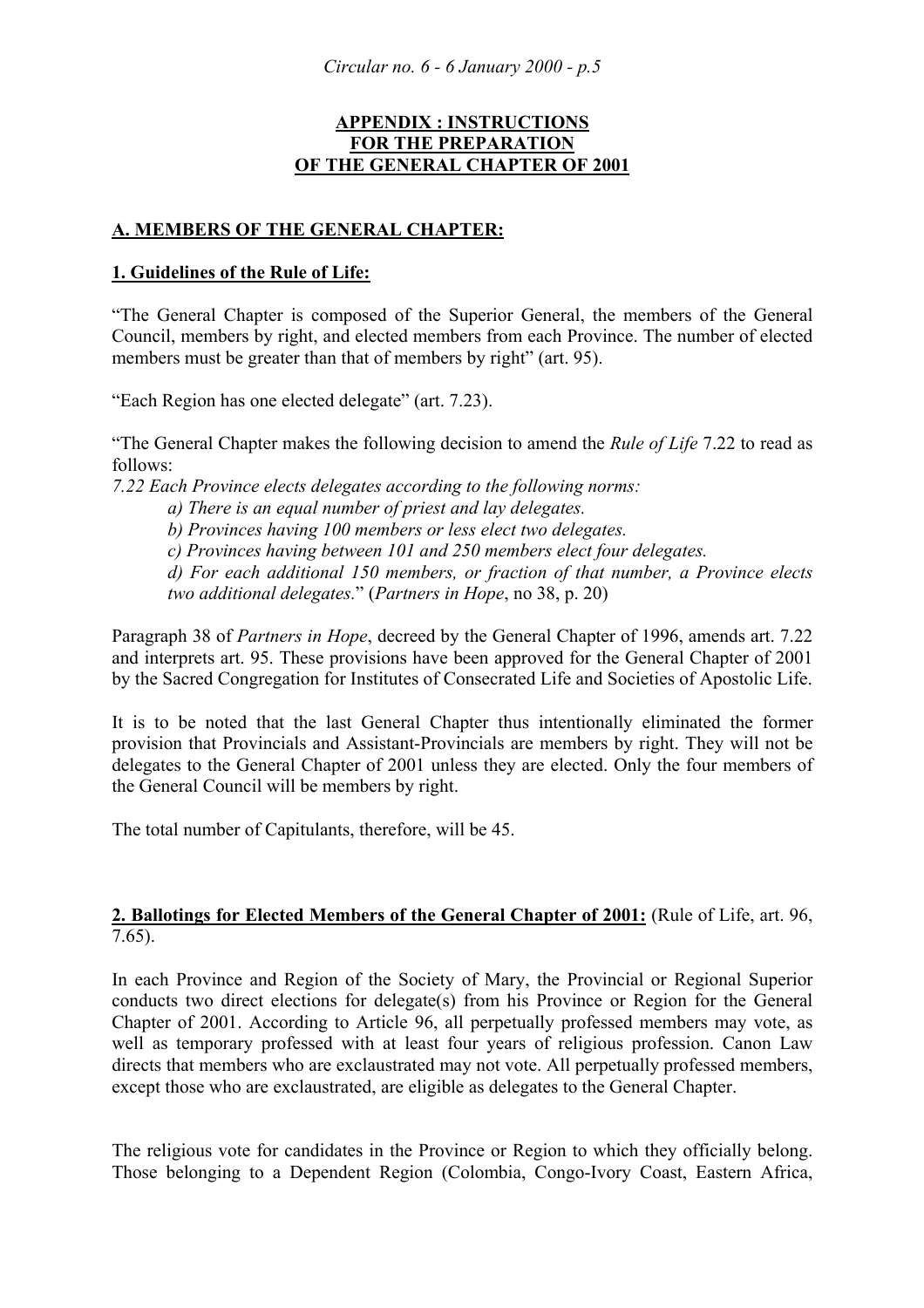#### *Circular no. 6 - 6 January 2000 - p.6*

India, Korea) vote to elect the delegate of their Region and do not vote for delegates in their Province of origin. A member is eligible for election as a delegate in the Province or Region in which he votes.

In the first balloting, the electoral body elects twice the number of delegates (nominees) needed in each category (see Chart). The suggested date for terminating this first balloting is **February 15, 2000.** Immediately after the results of the first balloting are tabulated, the Provincial or Regional Superior conducts the second balloting.

In the second balloting, the electoral body elects its specified number of delegates to the General Chapter of 2001 (see Chart). The results of both first and second balloting are sent to the Superior General by **March 30, 2000.** 

### **B. THE PREPARATORY COMMISSION**

#### **1. Guidelines for the Preparatory Commission**

Once the election of delegates is completed, all delegates will be invited to vote for two additional members to complete this Preparatory Commission. The Commission will communicate directly with all Capitulants about the agenda and procedures of the General Chapter of 2001. Once the Chapter actually begins and elects its Coordinating Committee, the Preparatory Commission will cease to exist.

#### **2. Balloting for Members of the Preparatory Commission**

The Superior General, using the list of Capitulants for 2001, will conduct the elections for the two additional members of the Preparatory Commission.

The first balloting will take place in April. All delegates will be invited to vote for four nominees and to return their ballots to Rome by April 30, 2000.

In the second balloting, two members will be elected from a list of the top four nominees. All delegates will be invited to vote and to return their ballots to Rome by May 20, 2000.

A meeting of the complete Preparatory Commission will be held in Rome at a date to be determined once the results are known.

### **UNIT MEMBERSHIP AS OF 31 DECEMBER 1999**

FOR DETERMINING THE NUMBER OF CHAPTER 2001 CAPITULANTS